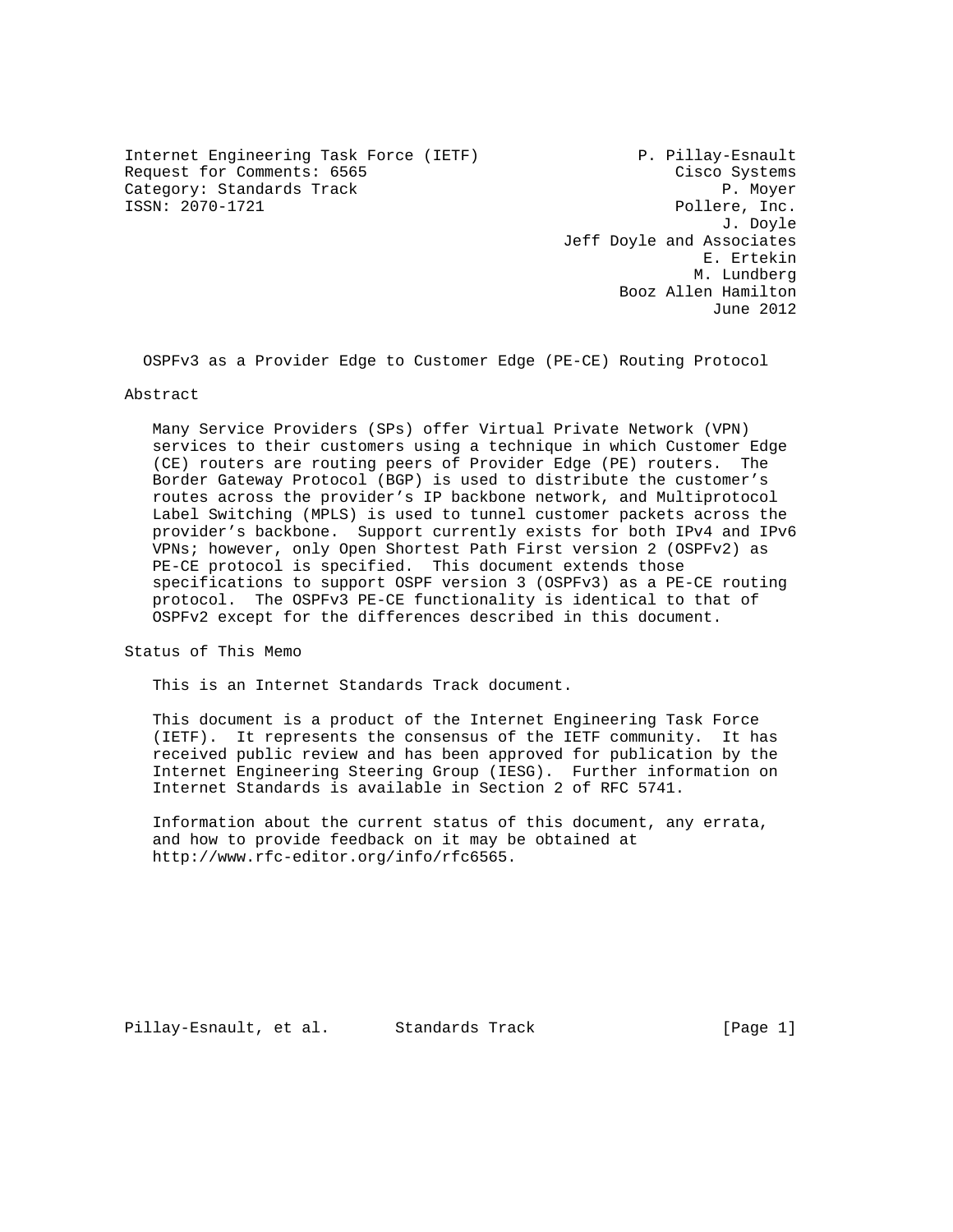Copyright Notice

 Copyright (c) 2012 IETF Trust and the persons identified as the document authors. All rights reserved.

 This document is subject to BCP 78 and the IETF Trust's Legal Provisions Relating to IETF Documents (http://trustee.ietf.org/license-info) in effect on the date of publication of this document. Please review these documents

 carefully, as they describe your rights and restrictions with respect to this document. Code Components extracted from this document must include Simplified BSD License text as described in Section 4.e of the Trust Legal Provisions and are provided without warranty as described in the Simplified BSD License.

 This document may contain material from IETF Documents or IETF Contributions published or made publicly available before November 10, 2008. The person(s) controlling the copyright in some of this material may not have granted the IETF Trust the right to allow modifications of such material outside the IETF Standards Process. Without obtaining an adequate license from the person(s) controlling the copyright in such materials, this document may not be modified outside the IETF Standards Process, and derivative works of it may not be created outside the IETF Standards Process, except to format it for publication as an RFC or to translate it into languages other than English.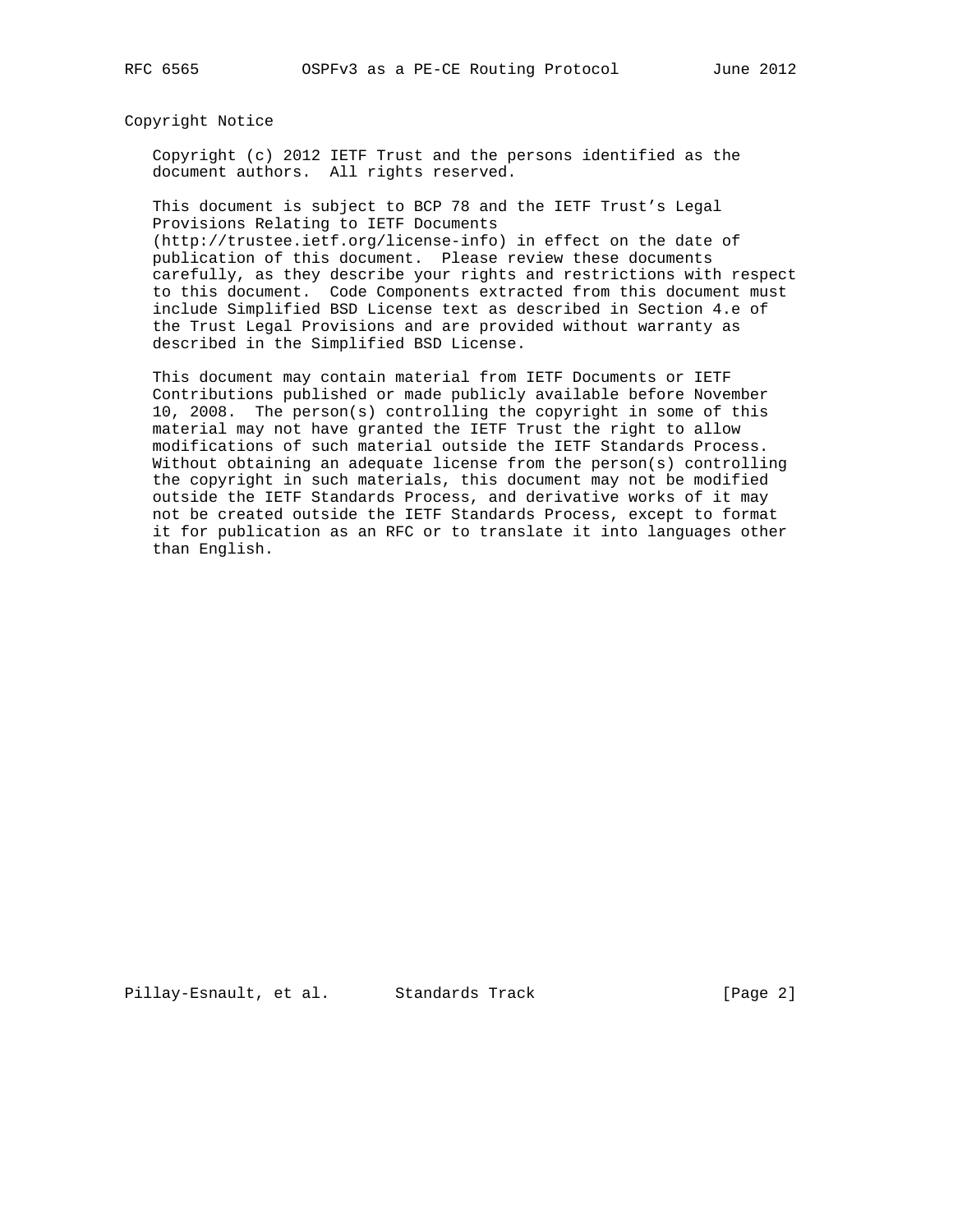# Table of Contents

| 2.             |                                                       |  |  |  |  |  |  |  |  |  |  |  |  |  |  |
|----------------|-------------------------------------------------------|--|--|--|--|--|--|--|--|--|--|--|--|--|--|
|                |                                                       |  |  |  |  |  |  |  |  |  |  |  |  |  |  |
|                |                                                       |  |  |  |  |  |  |  |  |  |  |  |  |  |  |
|                | 4. BGP/OSPFv3 Interaction Procedures for PE Routers 5 |  |  |  |  |  |  |  |  |  |  |  |  |  |  |
|                |                                                       |  |  |  |  |  |  |  |  |  |  |  |  |  |  |
|                |                                                       |  |  |  |  |  |  |  |  |  |  |  |  |  |  |
|                |                                                       |  |  |  |  |  |  |  |  |  |  |  |  |  |  |
|                |                                                       |  |  |  |  |  |  |  |  |  |  |  |  |  |  |
|                |                                                       |  |  |  |  |  |  |  |  |  |  |  |  |  |  |
|                |                                                       |  |  |  |  |  |  |  |  |  |  |  |  |  |  |
|                | 4.3.2. VPN-IPv6 Routes Received from MP-BGP  9        |  |  |  |  |  |  |  |  |  |  |  |  |  |  |
|                | 4.4. BGP Extended Communities Attribute 12            |  |  |  |  |  |  |  |  |  |  |  |  |  |  |
|                |                                                       |  |  |  |  |  |  |  |  |  |  |  |  |  |  |
|                |                                                       |  |  |  |  |  |  |  |  |  |  |  |  |  |  |
|                | 4.5.2. Other Possible Loops 15                        |  |  |  |  |  |  |  |  |  |  |  |  |  |  |
|                |                                                       |  |  |  |  |  |  |  |  |  |  |  |  |  |  |
|                |                                                       |  |  |  |  |  |  |  |  |  |  |  |  |  |  |
|                |                                                       |  |  |  |  |  |  |  |  |  |  |  |  |  |  |
|                | 5.3. OSPF Packet Forwarding on Sham Link 17           |  |  |  |  |  |  |  |  |  |  |  |  |  |  |
| რ.             | Multiple Address Family Support 17                    |  |  |  |  |  |  |  |  |  |  |  |  |  |  |
| 7 <sub>1</sub> |                                                       |  |  |  |  |  |  |  |  |  |  |  |  |  |  |
| 8 <sub>1</sub> |                                                       |  |  |  |  |  |  |  |  |  |  |  |  |  |  |
|                |                                                       |  |  |  |  |  |  |  |  |  |  |  |  |  |  |
|                |                                                       |  |  |  |  |  |  |  |  |  |  |  |  |  |  |
|                |                                                       |  |  |  |  |  |  |  |  |  |  |  |  |  |  |
|                |                                                       |  |  |  |  |  |  |  |  |  |  |  |  |  |  |
|                |                                                       |  |  |  |  |  |  |  |  |  |  |  |  |  |  |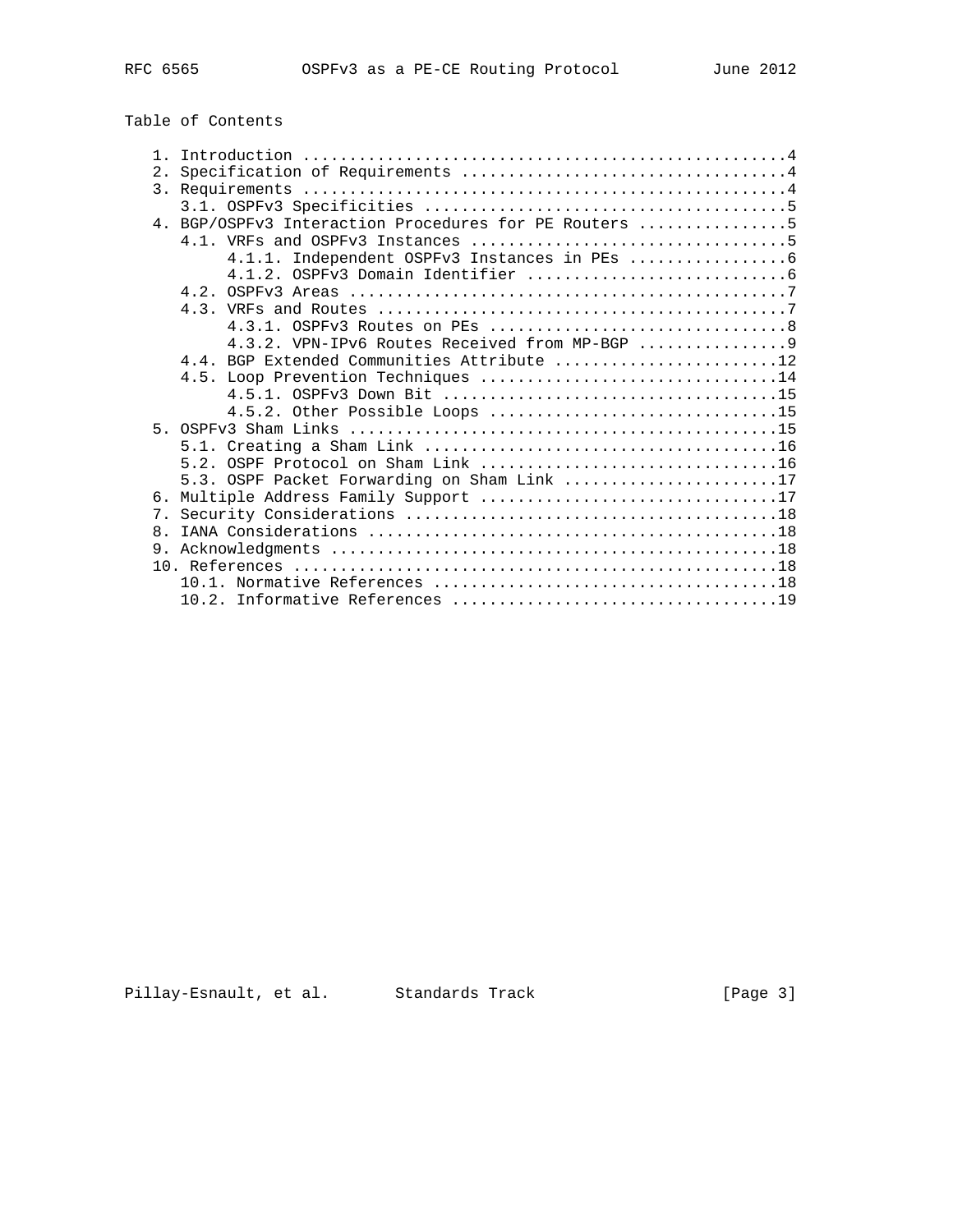## 1. Introduction

 [RFC4364] offers Service Providers (SPs) a method for providing Layer 3 Virtual Private Network (VPN) services to subtending customer networks. Using the procedures defined in [RFC4364], Provider Edge (PE) routers separate customer VPN routing information into Virtual Routing and Forwarding (VRF) tables. The Border Gateway Protocol (BGP) is used to disseminate customer network VPN routes between PE VRFs configured in the same VPN.

 The initial BGP/MPLS IP VPN specification enabled PE routers to learn routes within customer sites through static routing, or through a dynamic routing protocol instantiated on the PE-CE link. Specifically, [RFC4364] (and its predecessor, [RFC2547]) included support for dynamic routing protocols such as BGP, RIP, and OSPFv2. The OSPFv2 as the Provider/Customer Edge Protocol specification [RFC4577] further updates the operation of OSPFv2 as the PE-CE routing protocol by detailing additional extensions to enable intra domain routing connectivity between OSPFv2-based customer sites.

 While [RFC4364] was defined for IPv4-based networks, [RFC4659] extends support to IPv6 VPNs. It is expected that OSPFv3 will be used as the IGP for some IPv6 VPNs just as the OSPFv2 was used for IPv4 VPNs. The advantages of using OSPFv3 as a PE-CE protocol are the same as for the IPv4 VPN deployment.

 This document defines the mechanisms required to enable the operation of OSPFv3 as the PE-CE routing protocol. In doing so, it reuses, and extends where necessary, methods defined in [RFC4659] and [RFC4577]. This document also includes the specifications for maintaining intra domain routing connectivity between OSPFv3-based customer sites across an SP backbone.

 We presuppose familiarity with the contents of [RFC4364], [RFC4659], [RFC4577], [RFC4576], [RFC5340], and [RFC2328].

## 2. Specification of Requirements

 The key words "MUST", "MUST NOT", "REQUIRED", "SHALL", "SHALL NOT", "SHOULD", "SHOULD NOT", "RECOMMENDED", "MAY", and "OPTIONAL" in this document are to be interpreted as described in [RFC2119].

## 3. Requirements

 The benefits and considerations associated with deploying OSPFv3 as the PE-CE routing protocol are similar to those described in [RFC4577]. The requirements described in Section 3 of [RFC4577] remain semantically identical for the deployment of OSPFv3.

Pillay-Esnault, et al. Standards Track [Page 4]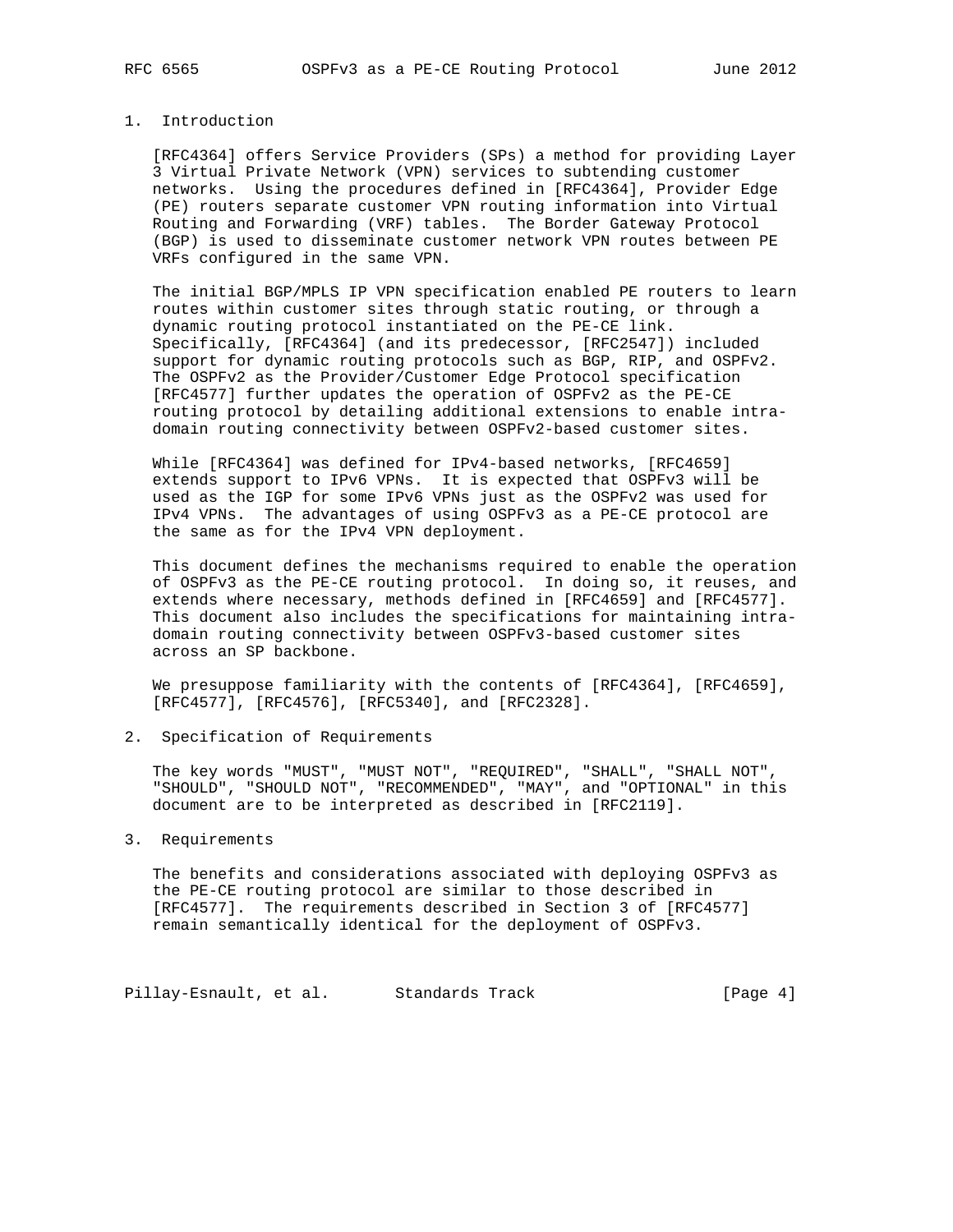[RFC5340] describes the modifications required to OSPF to support IPv6. In that specification, many of the fundamental mechanisms associated with OSPFv2 remain unchanged for OSPFv3. Consequently, the operation of OSPFv3 as the PE-CE routing protocol is very similar to OSPFv2 as the PE-CE protocol.

## 3.1. OSPFv3 Specificities

 Section 2 of [RFC5340] describes the differences between OSPFv3 and OSPFv2. Several of these changes will require modifications to the architecture described in [RFC4577]. These differences and their corresponding impact to [RFC4577] are described below:

New LSA types:

 For an IPv6 VPN architecture where customers interface with providers through OSPFv3, traditional BGP/OSPF interactions specify that VPN-IPv6 reachability information redistributed into OSPFv3 will be expressed as AS-External OSPFv3 LSAs. Instead, it may be desirable to view these LSAs as inter-area-prefix LSAs. The OSPF Route Type Extended Communities attribute defined in [RFC4577] is extended to include OSPFv3 route types. These new encodings are defined in Section 4.4.

Multiple instances over a link:

 OSPFv3 operates on a per-link basis as opposed to OSPFv2, which operates on a per-IP-subnet basis. The support of multiple OSPFv3 protocol instances on a link changes the architecture described in [RFC4577]. [RFC4577] specifies that each interface belongs to no more than one OSPF instance. For OSPFv3, multiple instances can be established over a single interface and associated with the same VRF.

 In addition to establishing multiple OSPFv3 instances over a single PE-CE link, multiple OSPFv3 instances can also be established across a sham link. This enables multiple OSPFv3 instances associated with a VRF to independently establish intra area connectivity to other OSPFv3 instances attached to a remote PE VRF. Support for multiple OSPFv3 instances across the sham link is described in Section 5.

4. BGP/OSPFv3 Interaction Procedures for PE Routers

4.1. VRFs and OSPFv3 Instances

 The relationship between VRFs, interfaces, and OSPFv3 instances on a PE router is described in the following section.

Pillay-Esnault, et al. Standards Track [Page 5]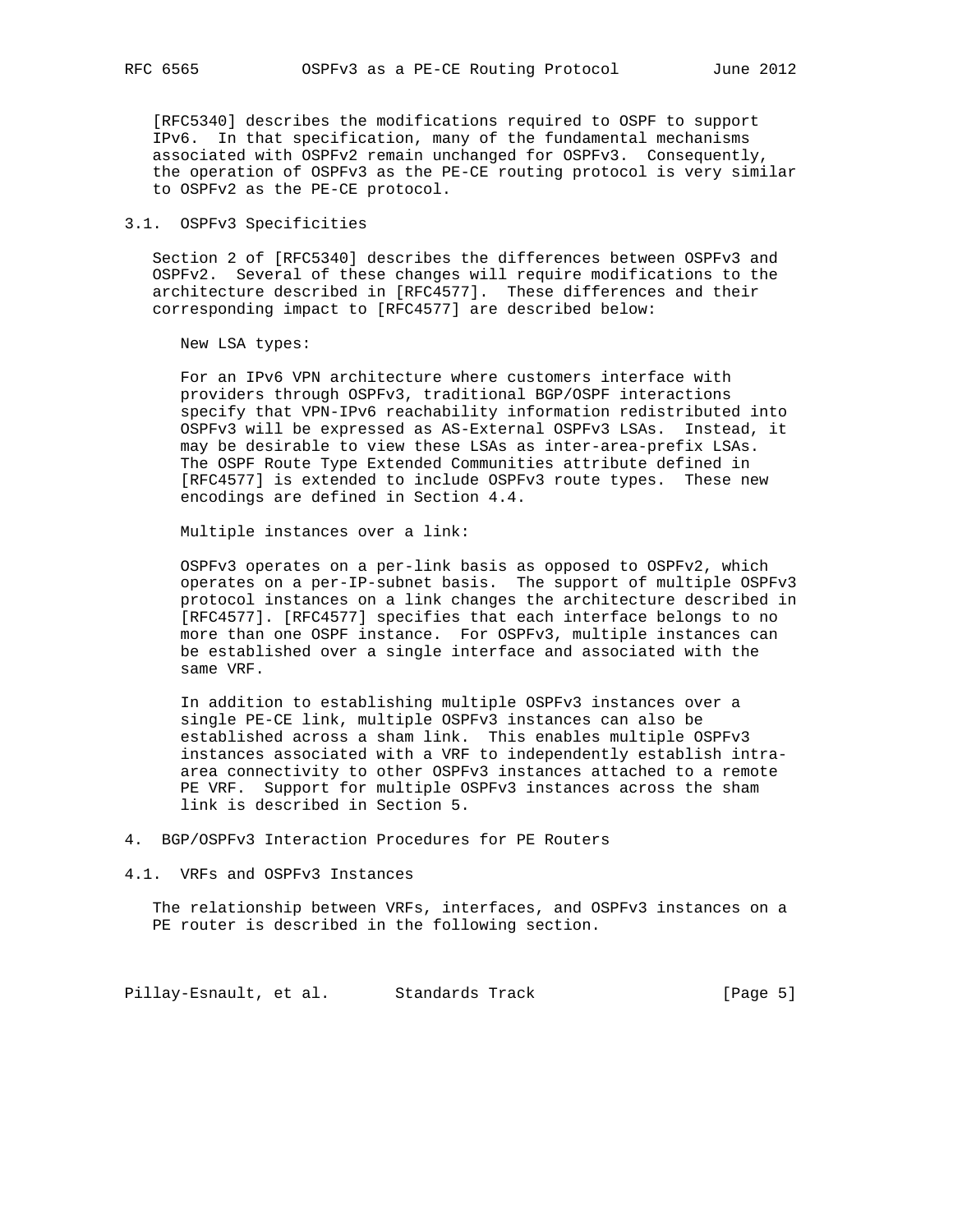As defined in [RFC4364], a PE router can be configured with one or more VRFs. Each VRF configured on the PE corresponds to a customer VPN and retains the destinations that are reachable within that VPN. Each VRF may be associated with one or more interfaces, which allows multiple sites to participate in the same VPN. If OSPFv3 is instantiated on an interface associated with a VRF, the VRF will be populated with OSPFv3 routing information.

 As OSPFv3 supports multiple instances on a single interface, it is therefore possible that multiple customer sites can connect to the same interface of a PE router (e.g., through a Layer 2 switch) using distinct OSPFv3 instances. A PE interface can be associated with only one VRF, and all OSPFv3 instances running on the same interface MUST be associated with the same VRF. Configurations where a PE interface is associated with multiple VRFs are out of scope for this document.

#### 4.1.1. Independent OSPFv3 Instances in PEs

 Similar to [RFC4577], the PE must associate at least one OSPFv3 instance for each OSPFv3 domain to which it attaches, and each instance of OSPFv3 MUST be associated with a single VRF.

 The support of multiple PE-CE OSPFv3 instances per PE interface does not change the paradigm that an OSPF instance can be associated with only a single VRF. Furthermore, for each instance instantiated on the interface, the PE establishes adjacencies with corresponding CEs associated with the instance. Note that although multiple instances may populate a common VRF, they do not leak routes to one another, unless configured to do so.

## 4.1.2. OSPFv3 Domain Identifier

 The OSPFv3 Domain ID describes the administrative domain of the OSPF instance that originated the route. It has an AS-wide significance and is one of the parameters used to determine whether a VPN-IPv6 route should be translated as an Inter-area-prefix LSA or External LSA. Each OSPFv3 instance MUST have a primary Domain ID that is transported along with the VPN-IPv6 route in a BGP attribute over the VPN backbone. Each OSPFv3 instance may have a set of secondary Domain IDs that applies to other OSPFv3 instances within its administrative domain.

 The primary Domain ID may either be configured or be set to a value of NULL. The secondary Domain IDs are only allowed if a non-NULL primary Domain ID is configured. The Domain ID MUST be configured on a per-OSPFv3 instance basis.

Pillay-Esnault, et al. Standards Track [Page 6]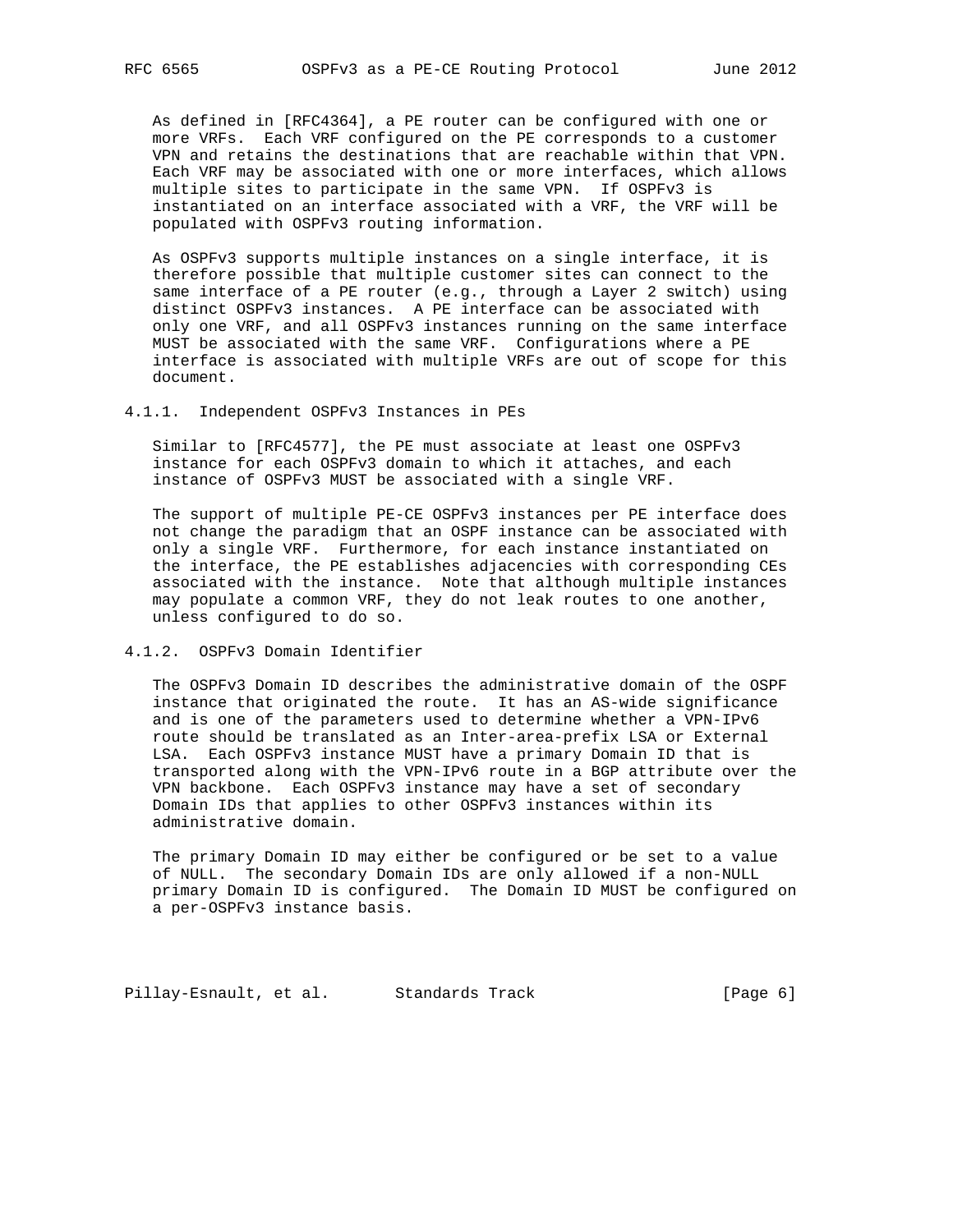The Domain ID is used to determine whether an incoming VPN-IPv6 route belongs to the same domain as the receiving OSPFv3 instance. An incoming VPN-IPv6 route is said to belong to the same domain if a non-NULL incoming Domain ID matches either the local primary or one of the secondary Domain IDs. If the local Domain ID and incoming Domain ID are NULL, it is considered a match.

#### 4.2. OSPFv3 Areas

 Sections 4.1.4 and 4.2.3 of [RFC4577] describe the characteristics of a PE router within an OSPFv2 domain. The mechanisms and expected behavior described in [RFC4577] are applicable to an OSPFv3 domain.

## 4.3. VRFs and Routes

 From the perspective of the CE, the PE appears as any other OSPFv3 neighbor. There is no requirement for the CE to support any mechanisms of IPv6 BGP/MPLS VPNs or for the CE to have any awareness of the VPNs, thereby enabling any OSPFv3 implementation to be used on a CE.

 Because the export and import policies might cause different routes to be installed in different VRFs of the same OSPFv3 domain, the VPN backbone cannot be considered as a single router from the perspective of the domain's CEs. Rather, each CE should view its connected PE as a separate router.

 The PE uses OSPFv3 to distribute routes to CEs, and MP-BGP [RFC4760] to distribute VPN-IPv6 routes to other (remote) PE routers as defined in [RFC4659]. An IPv6 prefix installed in the VRF by OSPFv3 is changed to a VPN-IPv6 prefix by the addition of an 8-octet Route Distinguisher (RD) as discussed in Section 2 of [RFC4659]. This VPN- IPv6 route can then be redistributed into MP-BGP according to an export policy that adds a Route Target (RT) Extended Communities attribute to the Network Layer Reachability Information (NLRI) [RFC4360].

 Domain IDs are used to distinguish between OSPFv3 instances. When an OSPFv3 distributed route is redistributed into MP-BGP, the Domain ID, OSPFv3 Router ID, Area, OSPFv3 Route Type, and Options fields (External Route Type) are also carried in Extended Community Attributes of the MP-BGP route.

 A PE receiving a VPN-IPv6 NLRI from MP-BGP uses an import policy to determine, based on the RT, whether the route is eligible to be installed in one of its local VRFs. The BGP decision process selects

Pillay-Esnault, et al. Standards Track [Page 7]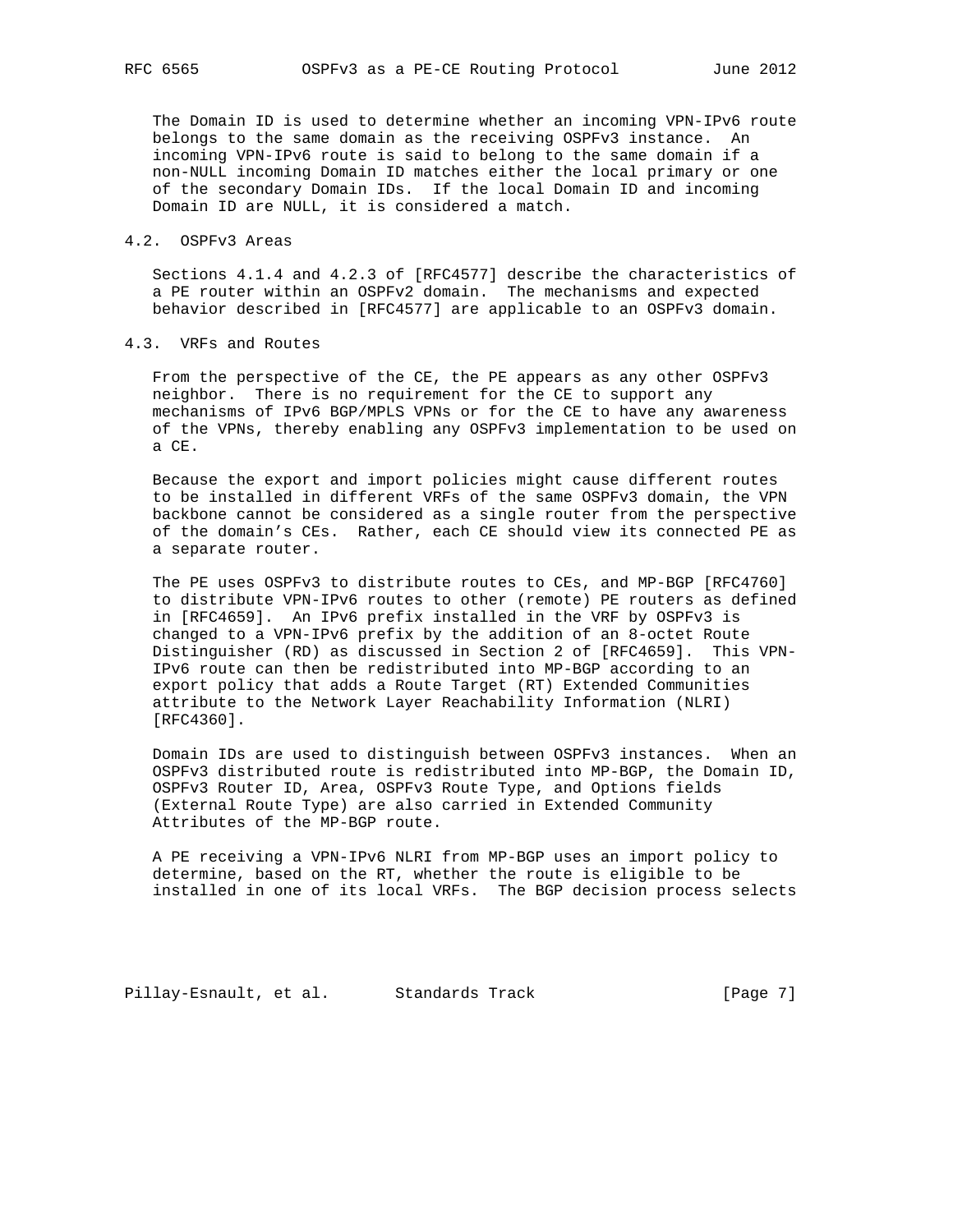which of the eligible routes are to be installed in the associated VRF, and the selected set of VPN-IPv6 routes are converted into IPv6 routes by removing the RD before installation.

 An IPv6 route learned from MP-BGP and installed in a VRF might or might not be redistributed into OSPFv3, depending on the local configuration. For example, the PE might be configured to advertise only a default route to CEs of a particular OSPFv3 instance. Further, if the route is to be redistributed into multiple OSPFv3 instances, the route might be advertised using different LSA types in different instances.

 If an IPv6 route learned from MP-BGP is to be redistributed into a particular OSPFv3 instance, the OSPF Domain Identifier Extended Communities attribute of the VPN-IPv6 route is used to determine whether the OSPFv3 instance from which the route was learned is the same as the OSPFv3 instance into which the route is to be redistributed.

4.3.1. OSPFv3 Routes on PEs

 VRFs may be populated by both OSPFv3 routes from a CE or VPN-IPv6 routes from other PEs via MP-BGP. OSPFv3 routes are installed in a VRF using the OSPFv3 decision process. They may be redistributed into BGP and disseminated to other PEs participating in the VPN. At these remote PEs, the VPN-IPv6 routes may be imported into a VRF and redistributed into the OSPFv3 instance(s) associated with that VRF.

 As specified in [RFC4659], routes imported and exported into a VRF are controlled by the Route Target (RT) Extended Communities attribute. OSPFv3 routes that are redistributed into BGP are given an RT that corresponds to the VRF. This RT is examined at remote PEs. In order to import a route, a VRF must have an import RT that is identical to the route's RT. For routes that are eligible to be imported into the VRF, the standard BGP decision process is used to choose the "best" route(s).

 When a route is advertised from a CE to a PE via OSPFv3 and that route is installed in the VRF associated with the CE, the route is advertised to other locally attached CEs under normal OSPFv3 procedures.

 The route is also redistributed into MP-BGP to be advertised to remote PEs. The information necessary for accurate redistribution back into OSPFv3 by the remote PEs is carried in the OSPF Route Type, OSPF Domain ID, and OSPF Router ID Extended Communities attributes (Section 4.4). The relevant local OSPFv3 information encoded into these attributes are as follows:

Pillay-Esnault, et al. Standards Track [Page 8]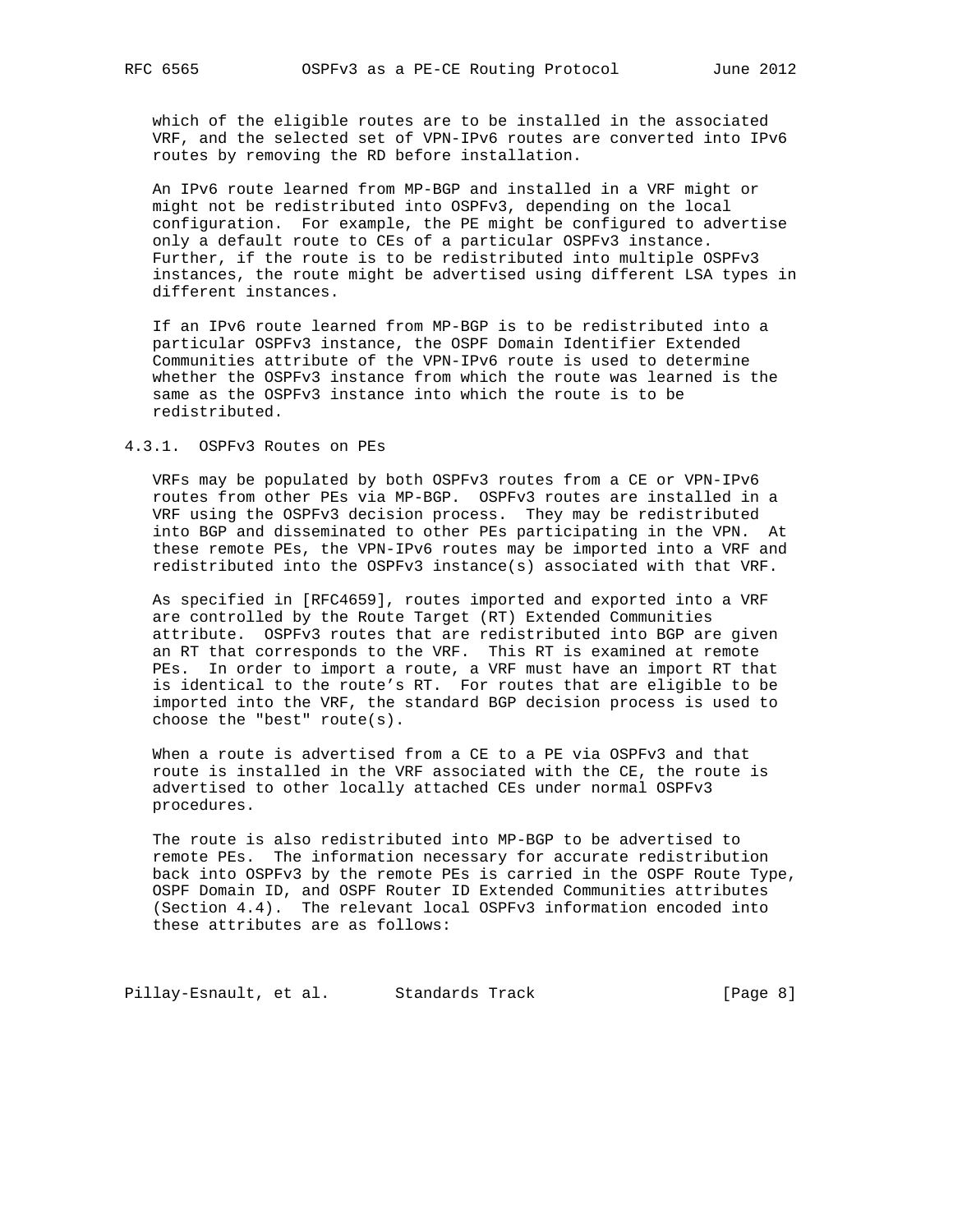The Area ID of the PE-CE link.

 The Route Type, as determined by the LSA type from which the route was learned.

The Options fields (External metric-type).

 The Domain ID of the OSPFv3 process. If no Domain ID is configured, the NULL identifier is used.

The PE's Router ID associated with the OSPFv3 instance.

 A Multi-Exit-Discriminator (MED) attribute SHOULD also be set to the value of the OSPFv3 metric associated with the route plus 1, when the OSPFv3 route is redistributed into the MP-BGP.

4.3.2. VPN-IPv6 Routes Received from MP-BGP

 When a PE receives a valid VPN-IPv6 route from MP-BGP and has identified an association with a local VRF, it must determine:

 Whether a route to the corresponding IPv6 prefix is to be installed in the VRF;

 Whether the installed IPv6 route is to be redistributed to one or more local OSPFv3 instances; and

 What OSPFv3 LSA type is to be used when advertising the route into each OSPFv3 instance.

 An IPv6 route derived from a received VPN-IPv6 route is not installed in the associated local VRF if:

 The BGP decision process identifies a better route to the destination NLRI; or

 A configured import policy prohibits the installation of the route.

 The PE advertises the IPv6 route learned from MP-BGP to attached CEs via OSPFv3 if:

 No configured filtering prohibits redistributing the route to OSPFv3;

 No configured policy blocks the route in favor of a less-specific summary route; and

Pillay-Esnault, et al. Standards Track [Page 9]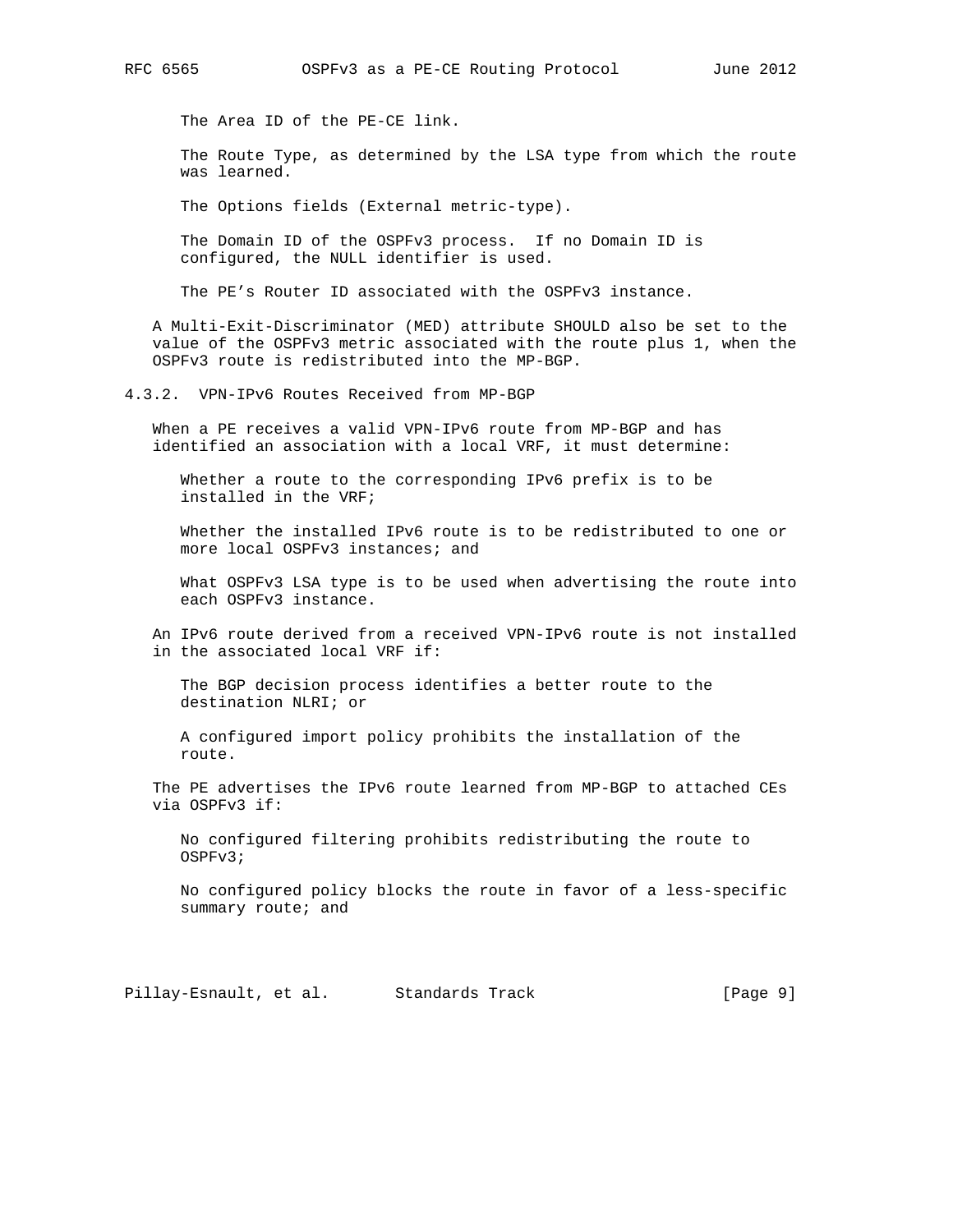Redistribution of a BGP learned IPv6 route into OSPF is based on local policy.

 The subsequent sections discuss the advertisement of routes learned from MP-BGP and the rules for determining to which LSA types and to which CEs to advertise the routes.

 When the PE sends an LSA to a CE, it sets the DN-bit in the LSA to prevent looping. The DN-bit is discussed in Section 4.5.1.

#### 4.3.2.1. OSPF Inter-Area Routes

 A PE advertises an IPv6 route using an Inter-Area-Prefix (type 0x2003) LSA under the following circumstances:

 The OSPFv3 domain from which the IPv6 route was learned is the same (as determined by the Domain ID) as the domain of the OSPFv3 instance into which it is to be redistributed; and

 The IPv6 route was advertised to a remote PE in an Intra-Area- Prefix (type 0x2009) OR an Inter-Area-Prefix (type 0x2003) LSA.

 Note that under these rules, the PE represents itself as an Area Border Router (ABR) regardless of whether or not the route is being advertised into the same area number from which the remote PE learned it (that is, whether the VPN-IPv6 route carries the same or different area numbers).

4.3.2.2. OSPF Intra-Area Route

 A route is advertised as an intra-area route using an Intra-Area- Prefix (type 0x2009) LSA only when sham links are used, as described in Section 5. Otherwise, routes are advertised as either inter-area (Section 4.3.2.1) or external / Not-So-Stubby Area (NSSA) (Section 4.3.2.3) routes.

4.3.2.3. OSPF External Routes and NSSA Routes

 A PE considers an IPv6 route to be external under the following circumstances:

 The OSPFv3 domain from which the route was learned is different (as determined by the Domain ID) from the domain of the OSPFv3 instance into which it is redistributed; or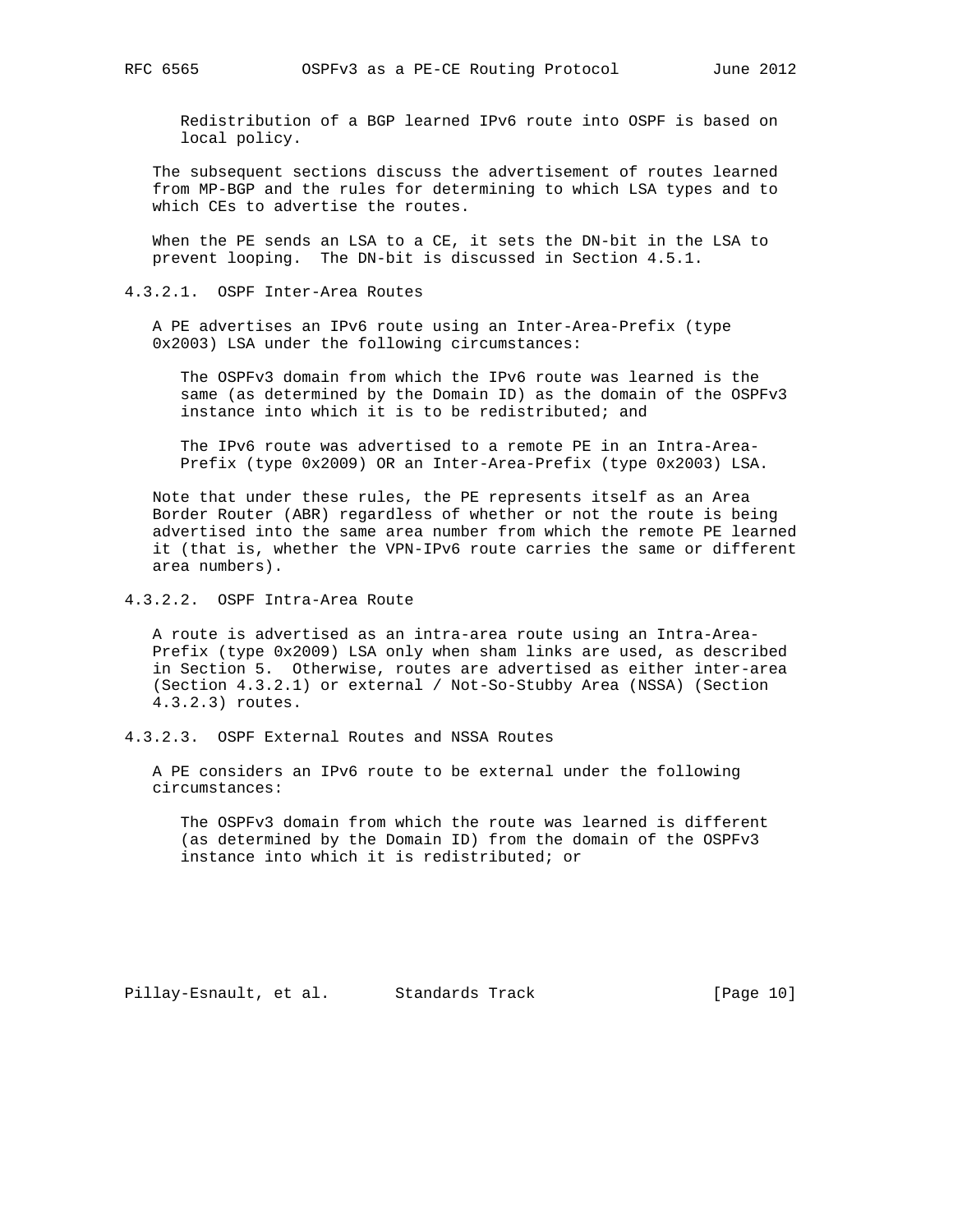The OSPFv3 domain from which the route was learned is the same as the domain of the OSPFv3 instance into which it is redistributed, AND it was advertised to the remote PE in an AS-External-LSA (type 0x4005) or an NSSA-LSA (type 0x2007); or

The route was not learned from an OSPFv3 instance.

 To determine if the learned route is from a different domain, the Domain ID associated with the VPN-IPv6 route (in the OSPF Domain ID Extended Communities attribute or attributes) is compared with the local OSPFv3 Domain ID, if configured. Compared Domain IDs are considered identical if:

1. All 8 bytes are identical; or

2. Both Domain IDs are NULL (all zeroes).

 Note that if the VPN-IPv6 route does not have a Domain ID in its attributes, or if the local OSPFv3 instance does not have a configured Domain ID (i.e., in either case), the route is considered to have a NULL Domain ID.

 An IPv6 route that is determined to be external might or might not be advertised to a connected CE, depending on the type of area to which the PE-CE link belongs and whether there is a configured policy restricting its advertisement.

 If there are multiple external routes to the same prefix, the standard OSPFv3 decision process is used to select the "best" route.

 If the external route is to be advertised and the area type of the PE-CE link is NSSA, the PE advertises the route in an NSSA-LSA (type 0x2007); otherwise, the external route is advertised in an AS-External-LSA (type 0x4005).

 The DN-bit of the LSA advertising the external route MUST be set, as described in Section 4.5.1.

 If the VPN-IPv6 route indicates a route Type-1 metric, the PE should advertise the external route with that metric-type; otherwise, the metric-type of the external IPv6 route is set to Type-2 by default. Note that, by default, a PE should advertise an external route with a Type-2 metric if the IPv6 route's Domain ID is different than the local OSPFv3 instance, unless specified otherwise by local policy.

Pillay-Esnault, et al. Standards Track [Page 11]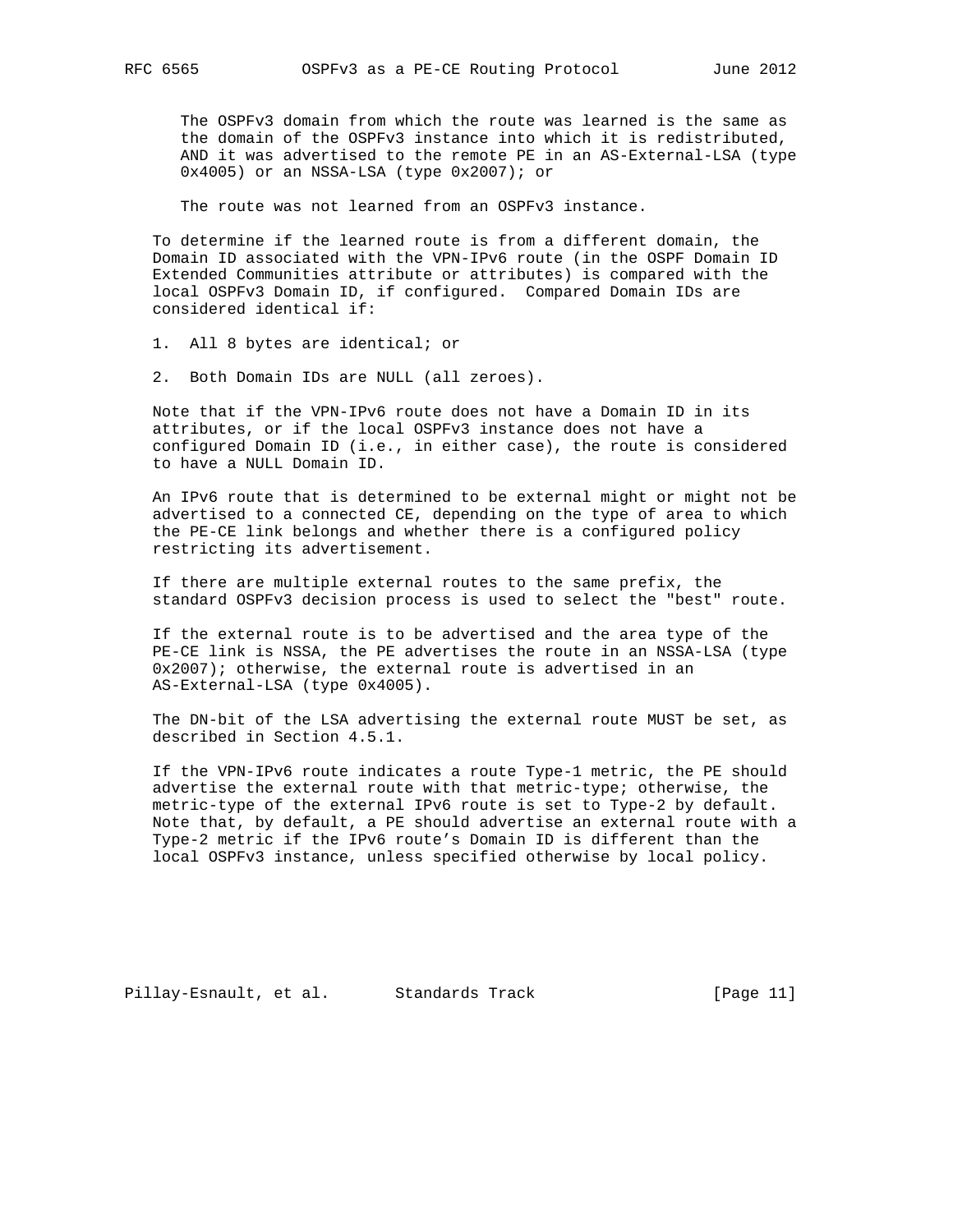## 4.4. BGP Extended Communities Attributes

 OSPFv3 routes from one site are translated and delivered transparently to the remote site as BGP VPN-IPv6 routes. The original OSPFv3 routes carry OSPFv3-specific information that needs to be communicated to the remote PE to ensure transparency. BGP Extended Communities are used to carry the needed information to enable the receiving side to reconstruct a database just as in the OSPFv2 case.

 All OSPFv3 routes added to the VRF routing table on a PE router are examined to create a corresponding VPN-IPv6 route in BGP. Each of the OSPFv3 routes MUST have the corresponding BGP Extended Communities Attributes that contain and preserve the OSPFv3 information of the original OSPFv3 route. The BGP Extended Communities attributes defined in [RFC4577] are reused for convenience.

OSPF Domain Identifier Extended Communities Attribute

 Each OSPFv3 Instance within a VRF MUST have a Domain ID. The Domain ID is configured per OSPFv3 Instance. The OSPFv3 Domain ID is a 6-byte number, and its default value is 0. This attribute has a 2-byte type field, encoded with a value of 0x0005, 0x0105, or 0x0205.

 $0$  1 2 3 0 1 2 3 4 5 6 7 8 9 0 1 2 3 4 5 6 7 8 9 0 1 2 3 4 5 6 7 8 9 0 1 +-+-+-+-+-+-+-+-+-+-+-+-+-+-+-+-+-+-+-+-+-+-+-+-+-+-+-+-+-+-+-+-+ | Type Value | Domain Identifier | +-+-+-+-+-+-+-+-+-+-+-+-+-+-+-+-+-+-+-+-+-+-+-+-+-+-+-+-+-+-+-+-+ Domain Identifier Cont. +-+-+-+-+-+-+-+-+-+-+-+-+-+-+-+-+-+-+-+-+-+-+-+-+-+-+-+-+-+-+-+-+

The OSPF Domain Identifier Extended Communities Attribute

OSPFv3 Domain IDs field : 6 bytes

 Each OSPFv3 Instance within a VRF MUST have a Domain ID and its default value (if none is configured) is 0. The Domain ID is configured per OSPFv3 Instance.

OSPF Router ID Extended Communities Attribute

 The OSPFv3 Router ID is a 32-bit number as in OSPFv2. This attribute has a 2-byte type field, encoded with a value of 0x0107.

Pillay-Esnault, et al. Standards Track [Page 12]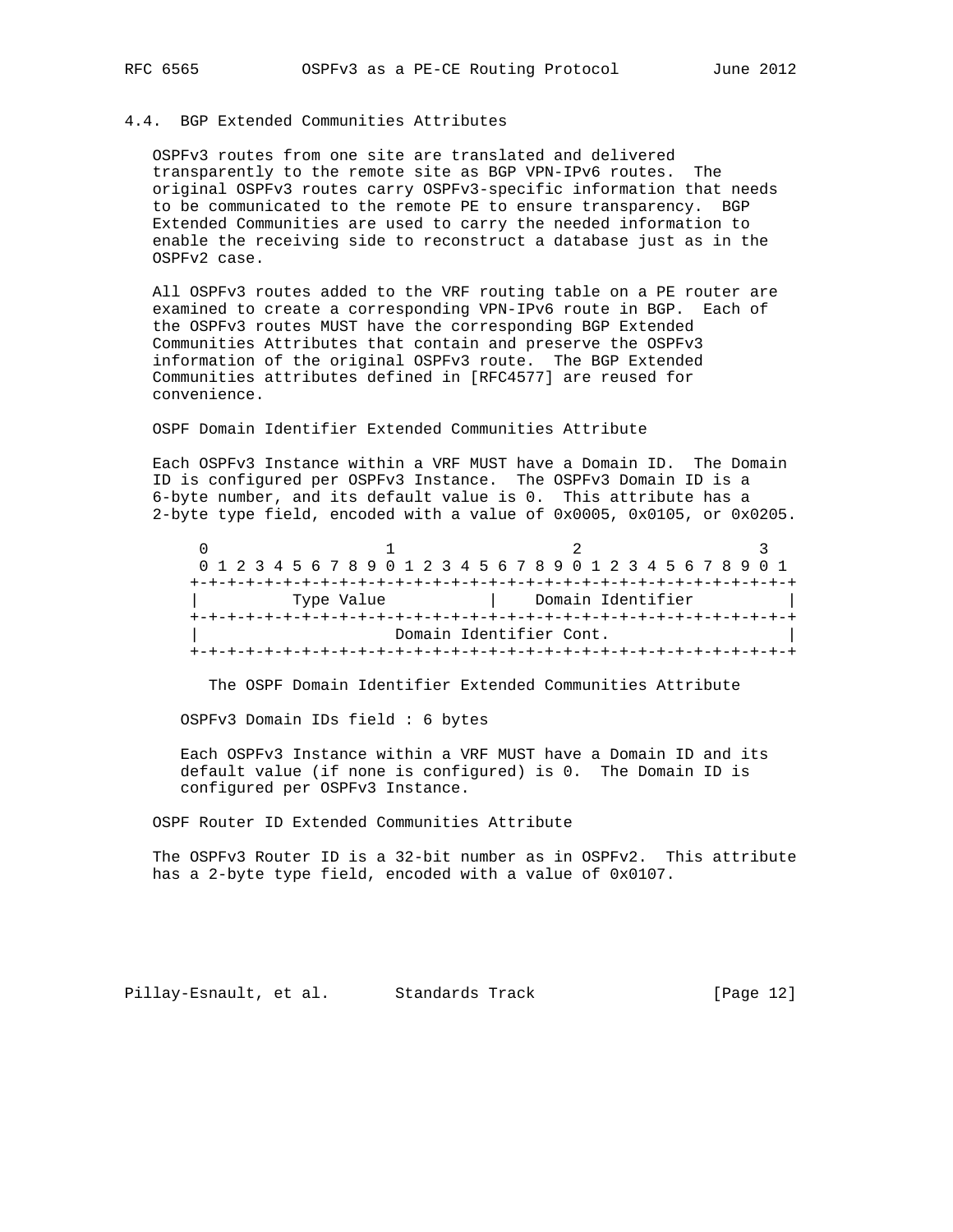| 0 1 2 3 4 5 6 7 8 9 0 1 2 3 4 5 6 7 8 9 0 1 2 3 4 5 6 7 8 9 0 1 |  |  |  |  |  |  |  |  |  |  |  |  |  |  |        |           |  |  |  |  |  |  |  |  |  |  |  |  |  |  |
|-----------------------------------------------------------------|--|--|--|--|--|--|--|--|--|--|--|--|--|--|--------|-----------|--|--|--|--|--|--|--|--|--|--|--|--|--|--|
|                                                                 |  |  |  |  |  |  |  |  |  |  |  |  |  |  |        |           |  |  |  |  |  |  |  |  |  |  |  |  |  |  |
| Type Value                                                      |  |  |  |  |  |  |  |  |  |  |  |  |  |  |        | Router ID |  |  |  |  |  |  |  |  |  |  |  |  |  |  |
|                                                                 |  |  |  |  |  |  |  |  |  |  |  |  |  |  |        |           |  |  |  |  |  |  |  |  |  |  |  |  |  |  |
| Router ID Cont.                                                 |  |  |  |  |  |  |  |  |  |  |  |  |  |  | UNUSED |           |  |  |  |  |  |  |  |  |  |  |  |  |  |  |
|                                                                 |  |  |  |  |  |  |  |  |  |  |  |  |  |  |        |           |  |  |  |  |  |  |  |  |  |  |  |  |  |  |

The OSPF Router ID Extended Communities Attribute

OSPFv3 Router ID field : 4 bytes

 The OSPFv3 Router ID is a 32-bit number as in OSPFv2. Setting this field is OPTIONAL, and its default value is 0.

OSPF Route Type Extended Communities Attribute

 The OSPF Route Type Extended Communities Attribute MUST be present. It contains a 2-byte type field, encoded with a value of 0x0306. The remaining 6 bytes are divided into 3 fields, an Area Number, a Route Type, and an Options field.

 $0$  1 2 3 0 1 2 3 4 5 6 7 8 9 0 1 2 3 4 5 6 7 8 9 0 1 2 3 4 5 6 7 8 9 0 1 +-+-+-+-+-+-+-+-+-+-+-+-+-+-+-+-+-+-+-+-+-+-+-+-+-+-+-+-+-+-+-+-+ | Type Value | Area Number | +-+-+-+-+-+-+-+-+-+-+-+-+-+-+-+-+-+-+-+-+-+-+-+-+-+-+-+-+-+-+-+-+ Area Number Cont. | Route Type | Options | +-+-+-+-+-+-+-+-+-+-+-+-+-+-+-+-+-+-+-+-+-+-+-+-+-+-+-+-+-+-+-+-+

The OSPF Route Type Extended Communities Attribute

Area Number : 4 bytes

 The area number indicates the 32-bit Area ID to which the route belongs.

Route Types : 1 byte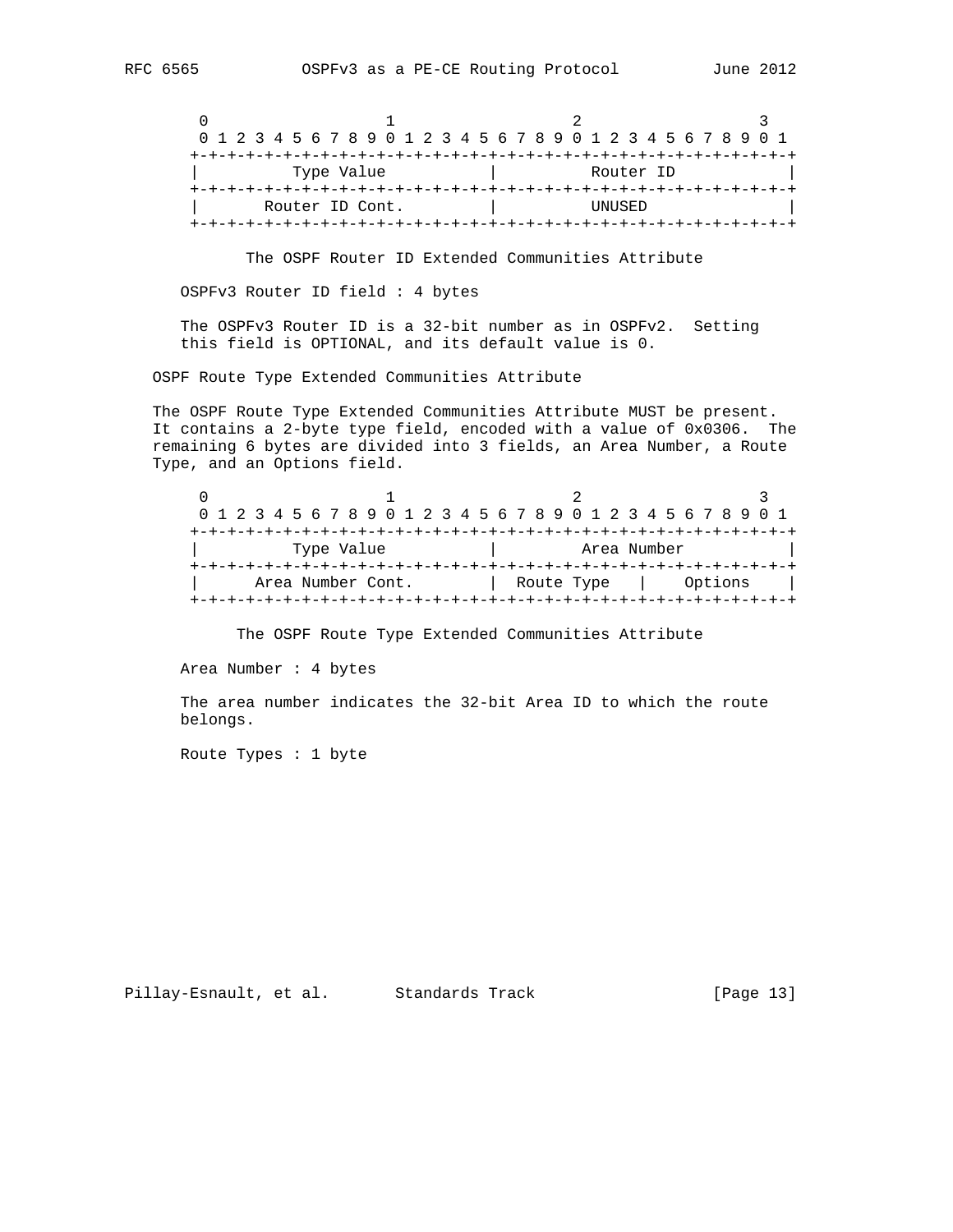To accommodate OSPFv3 LSA types (as registered by [RFC5340]), the Route Type field is encoded as follows:

 Route Type Route Type LSA Type Description Code ----------------------------------------------------------- 3 Inter-area-prefix 0x2003 Inter-Area-Prefix-LSA 5 External 0x4005 AS-External-LSA 7 NSSA 0x2007 NSSA-LSA 1 or 2 Intra-area-prefix 0x2009 Intra-Area-Prefix-LSA

#### Route Type Field Encoding

Options : 1 byte

 The Options field indicates the options that are associated with the OSPFv3 route.

> 8 7 6 5 4 3 2 1 +---+---+---+---+---+---+---+---+ | | | | | | | | E | +---+---+---+---+---+---+---+---+

The OSPFv3 Route Options Field

 The least significant bit (i.e., bit E) in this field designates the external metric-type. If the bit is clear, the route carries a Type-1 external metric; if the bit is set, the route carries a Type-2 external metric.

## 4.5. Loop Prevention Techniques

 In some topologies, it is possible for routing loops to occur due to the nature and manner of route reachability propagation. One such example is the case of a dual-homed CE router connected to two PEs; those PE routers would receive reachability information both through their CE and their peer PE. As there is transparent transport of OSPFv3 routes over the VPN backbone, it is not possible for the PE routers to determine whether they are within a loop.

 The loop scenarios in OSPFv3 topologies are identical to those in the OSPFv2 topologies described in Sections 4.2.5.1 and 4.2.5.2 of [RFC4577]. Of the two loop prevention mechanisms described in the aforementioned sections, only the DN-bit option will be supported in the OSPFv3 implementation.

Pillay-Esnault, et al. Standards Track [Page 14]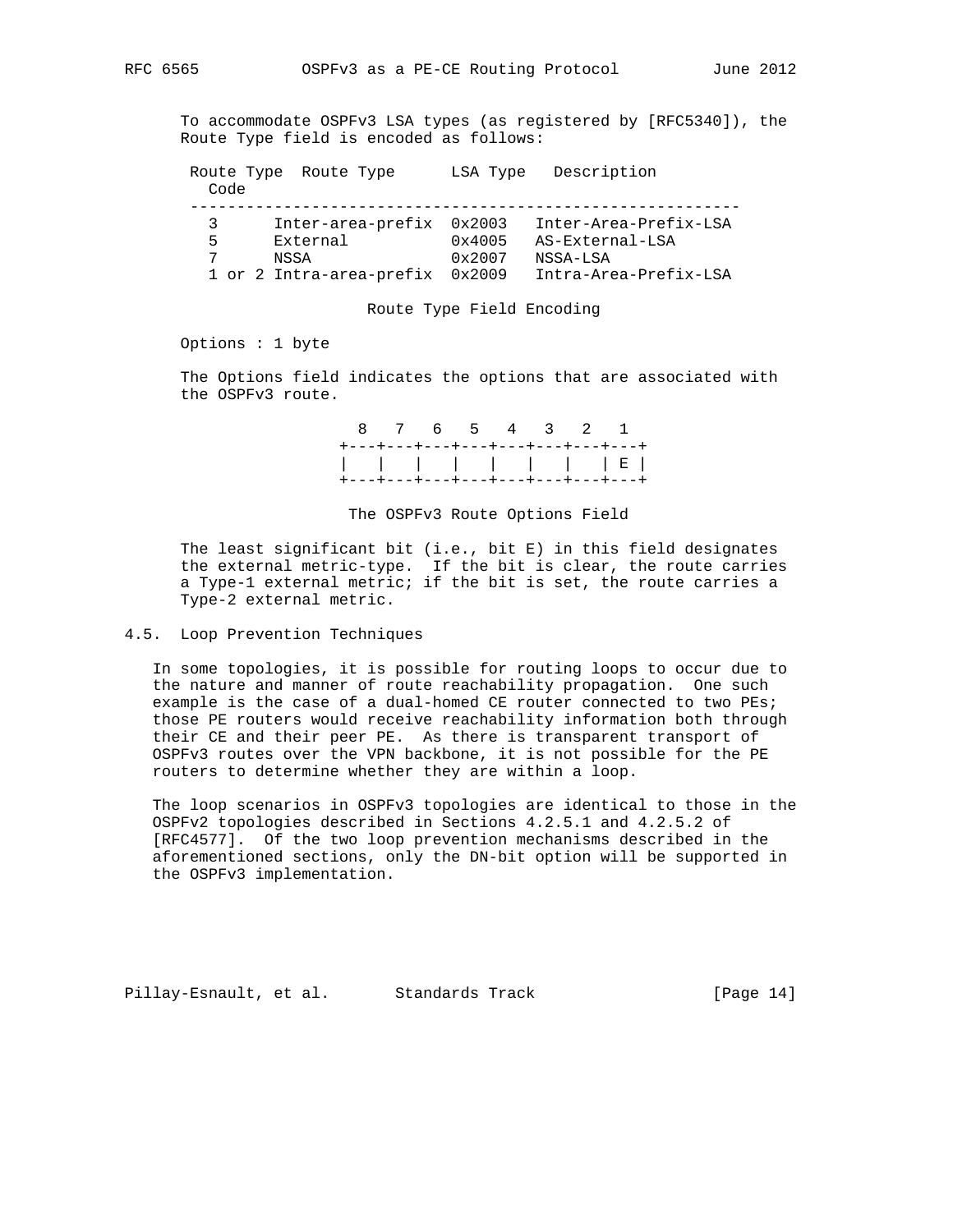## 4.5.1. OSPFv3 Down Bit

 [RFC4576] describes the usage of the DN-bit for OSPFv2 and is applicable for OSPFv3 for Inter-area-prefix LSAs, NSSA LSAs, and External LSAs. Similarly, the DN-bit MUST be set in Inter-area prefix LSAs, NSSA LSAs, and AS-External LSAs, when these are originated from a PE to a CE, to prevent those prefixes from being re-advertised into BGP. As in [RFC4577], any LSA with the DN-bit set must not be used for route calculations on PE routers.

 The DN-bit MUST be clear in all other LSA types. The OSPFv3 DN-bit format is described in Appendix A.4.1.1 of [RFC5340].

4.5.2. Other Possible Loops

 The mechanism described in Section 4.5.1 of this document is sufficient to prevent looping if the DN-bit information attached to a prefix is preserved in the OSPF domain. As described in Section 4.2.5.3 of [RFC4577], caution must be exercised if mutual redistribution that is performed on a PE causes loss of loop prevention information.

5. OSPFv3 Sham Links

 This section modifies the specification of OSPFv2 sham links (defined in Section 4.2.7 of [RFC4577]) to support OSPFv3. Support for OSPFv3 sham links is an OPTIONAL feature of this specification.

 A sham link enables a VPN backbone to act as an intra-area link. It is needed when two sites are connected by an intra-area "backdoor" link and the inter-area VPN backbone route would be less preferable due to OSPF route preference rules. The figure below shows the instantiation of a sham link between two VPN sites.

 (VPN backbone) (site-1) <-------- sham link --------> (site-2) CE1 -------- PE1 -------- P ---------- PE2 -------- CE2 | | |\_\_\_\_\_\_\_\_\_\_\_\_\_\_\_\_\_\_\_\_\_\_\_\_\_\_\_\_\_\_\_\_\_\_\_\_\_\_\_\_\_\_\_\_\_\_\_\_\_\_\_| <------------ backdoor link --------------> (OSPF intra-area link)

Sham Link

 Much of the operation of sham links remains semantically identical to what was previously specified. There are, however, several differences that need to be defined to ensure the proper operation of OSPFv3 sham links.

Pillay-Esnault, et al. Standards Track [Page 15]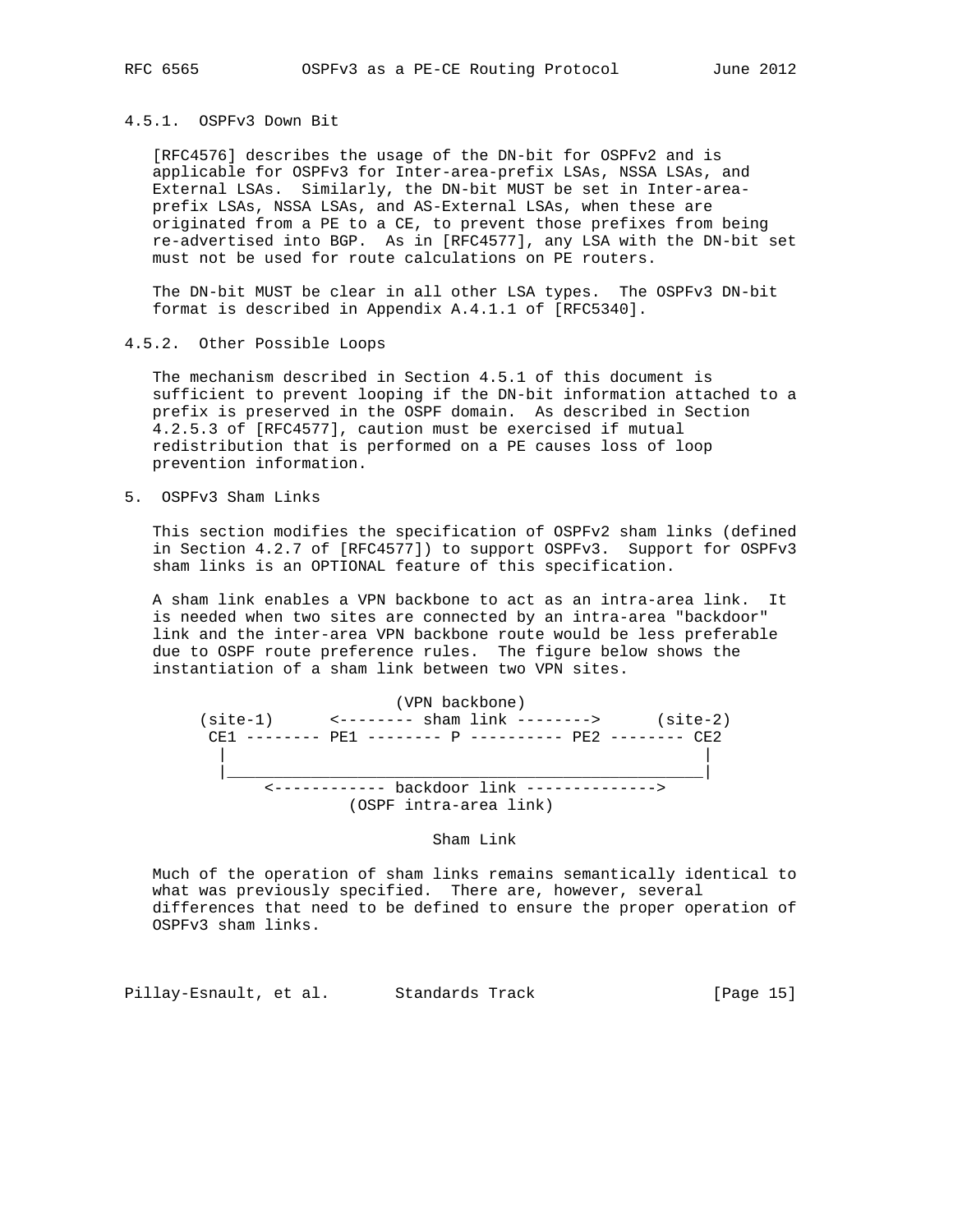One of the primary differences between sham links for OSPFv3 and sham links as specified in [RFC4577] is for configurations where multiple OSPFv3 instances populate a VRF. It may be desirable to provide separate intra-area links between these instances over the same sham link. To achieve this, multiple OSPFv3 instances may be established across the PE-PE sham link to provide intra-area connectivity between PE-CE OSPFv3 instances.

 Note that even though multiple OSPFv3 instances may be associated with a VRF, a sham link is still thought of as a relation between two VRFs.

 Another modification to OSPFv2 sham links is that OSPFv3 sham links are now identified by 128-bit endpoint addresses. Since sham link endpoint addresses are now 128 bits, they can no longer default to the RouterID, which is a 32-bit number. Sham link endpoint addresses MUST be configured.

 Sham link endpoint addresses MUST be distributed by BGP as routeable VPN IPv6 addresses, each with an IPv6 address prefix that is 128 bits long. As specified in Section 4.2.7.1 of [RFC4577], these endpoint addresses MUST NOT be advertised by OSPFv3; if there is no BGP route to the sham link endpoint address, that address is to appear unreachable, so that the sham link appears to be down.

 If there is a BGP route to the remote sham link endpoint address, the sham link appears to be up. Conversely, if there is no BGP route to the sham link endpoint address, the sham link appears to be down.

## 5.1. Creating a Sham Link

 The procedures for creating an OSPFv3 sham link are identical to those specified in Section 4.2.7.2 of [RFC4577]. Note that the creation of OSPFv3 sham links requires the configuration of both local and remote 128-bit sham link endpoint addresses. The local sham link endpoint address associated with a VRF MAY be used by all OSPFv3 instances that are attached to that VRF. The OSPFv3 PE-PE "link" Instance ID in the protocol packet header is used to demultiplex multiple OSPFv3 instance protocol packets exchanged over the sham link.

5.2. OSPF Protocol on Sham Link

 Much of the operation of OSPFv3 over a sham link is semantically the same as the operation of OSPFv2 over a sham link, as described in Section 4.2.7.3 of [RFC4577]. This includes the methodology for sending and receiving OSPFv3 packets over sham links, as well as

Pillay-Esnault, et al. Standards Track [Page 16]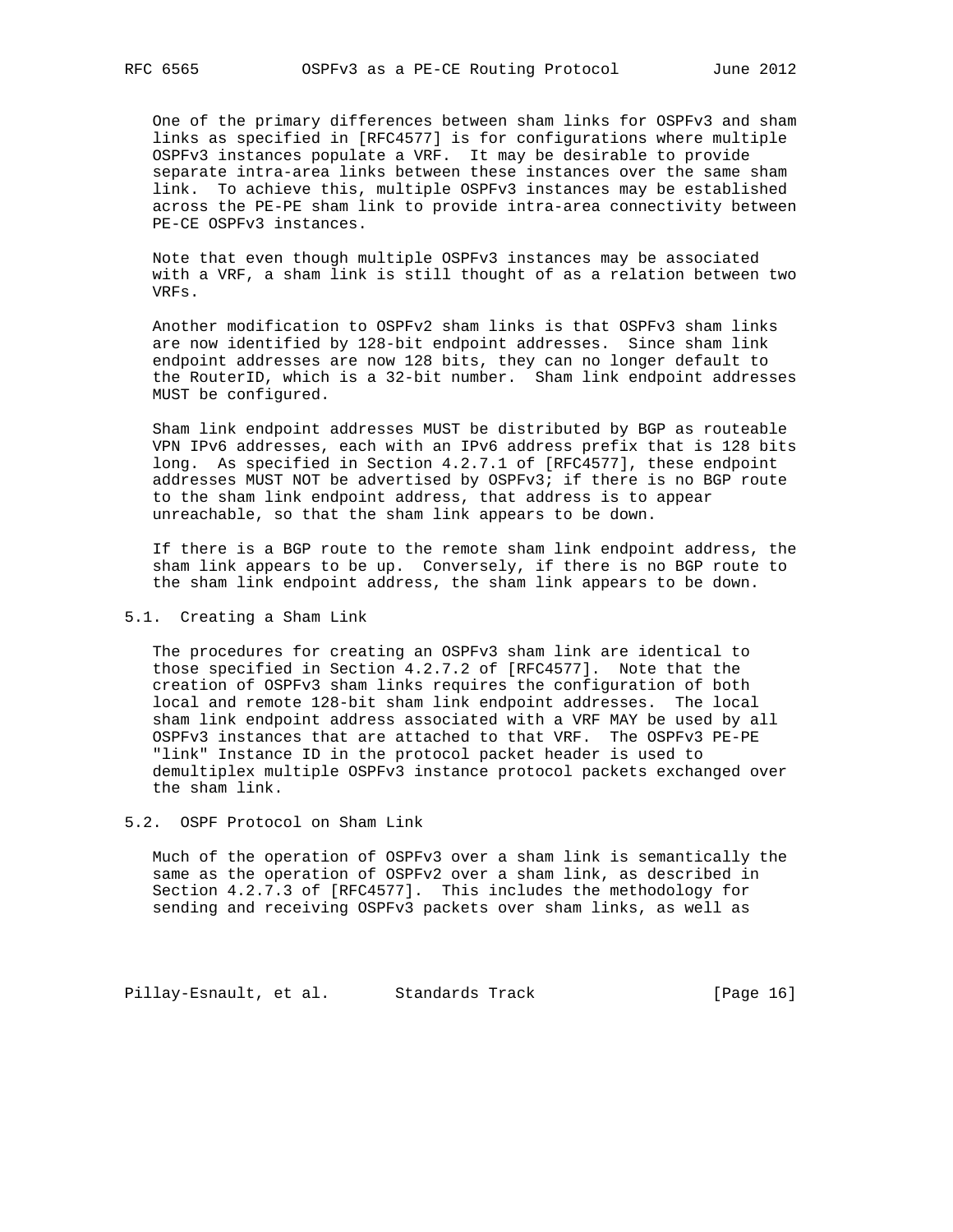Hello/Router Dead Intervals. Furthermore, the procedures associated with the assignment of sham link metrics adhere to those set forth for OSPFv2. OSPFv3 sham links are treated as on-demand circuits.

 Although the operation of the OSPFv3 protocol over the sham link is the same as OSPFv2, multiple OSPFv3 instances may be instantiated across this link. By instantiating multiple instances across the sham link, distinct intra-area connections can be established between PE-PE OSPFv3 instances associated with the endpoint addresses.

 For example, if two OSPFv3 instances (O1, O2) attach to a VRF V1, and on a remote PE, two other OSPFv3 instances (O3, O4) attach to a VRF V2, it may be desirable to connect O1 and O3 with an intra-area link, and O2 and O4 with an intra-area link. This can be accomplished by instantiating two OSPFv3 instances across the sham link, which connects V1 and V2. O1 and O3 can be mapped to one of the sham link OSPFv3 instances; O2 and O4 can be mapped to the other sham link OSPFv3 instance.

5.3. OSPF Packet Forwarding on Sham Link

 The rules associated with route redistribution, stated in Section 4.2.7.4 of [RFC4577], remain unchanged in this specification. Specifically:

 If the next-hop interface for a particular route is a sham link, then the PE SHOULD NOT redistribute that route into BGP as a VPN- IPv6 route.

 Any other route advertised in an LSA that is transmitted over a sham link MUST also be redistributed (by the PE flooding the LSA over the sham link) into BGP.

 When redistributing these LSAs into BGP, they are encoded with the BGP Extended Communities Attributes, as defined in Section 4.4 of this document.

 When forwarding a packet, if the preferred route for that packet has the sham link as its next-hop interface, then the packet MUST be forwarded according to the corresponding BGP route (as defined in [RFC4364] and [RFC4659]).

6. Multiple Address Family Support

 The support of multiple address families (AFs) in OSPFv3 is described in [RFC5838]. [RFC5838] differentiates between AFs by using reserved ranges of Instance IDs for each AF.

Pillay-Esnault, et al. Standards Track [Page 17]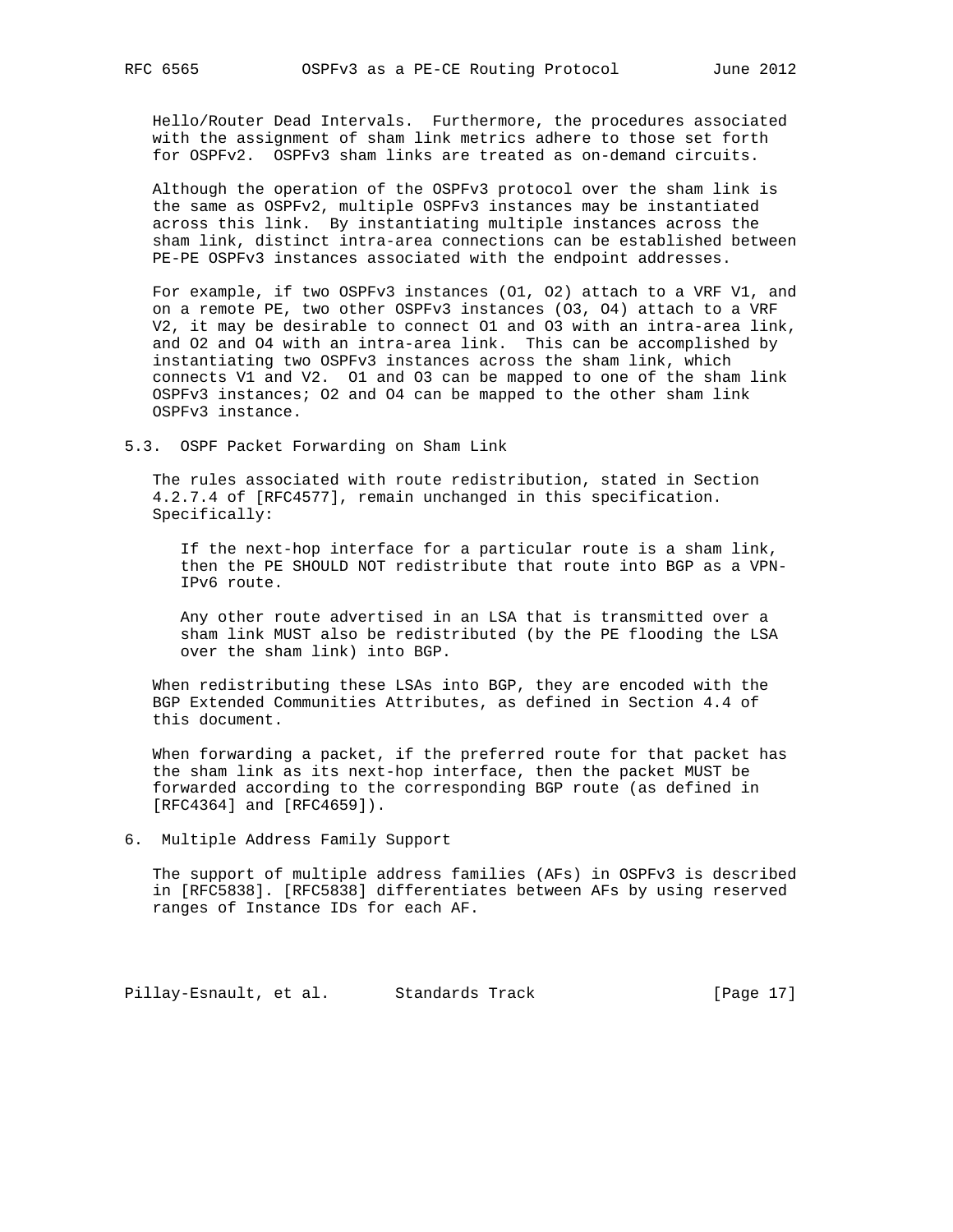The architecture described in this document is fully compatible with [RFC5838]. The OSPFv3 PE-CE protocol can support multiple address families across a VPN backbone. All AFs redistributed from OSPFv3 into BGP on a PE MUST contain the BGP Extended Communities Attributes as described in Section 4.4.

7. Security Considerations

 The extensions described in this document are specific to the use of OSPFv3 as the PE-CE protocol and do not introduce any new security concerns other than those already defined in Section 6 of [RFC4577].

8. IANA Considerations

 An early version of this document resulted in the allocation of OSPFv3 Route Attributes (0x0004) entry in the BGP IPv6 Address Specific Extended Community. This allocation is no longer required. IANA has marked the OSPFv3 Route Attributes (0x0004) entry in the BGP IPv6 Address Specific Extended Community registry as deprecated. The BGP Extended Communities Attributes in this document have already been registered by IANA.

9. Acknowledgments

 The authors would like to thank Kelvin Upson, Seiko Okano, Matthew Everett, Dr. Vineet Mehta, Paul Wells, and Marek Karasek for their support of this work. Thanks to Peter Psenak, Abhay Roy, Acee Lindem, Nick Weeds, Robert Hanzl, and Daniel Cohn for their Last Call comments. Special thanks to Stewart Bryant, Stephen Farrel, and Fred Baker for their thorough review.

- 10. References
- 10.1. Normative References
	- [RFC2119] Bradner, S., "Key words for use in RFCs to Indicate Requirement Levels", BCP 14, RFC 2119, March 1997.
	- [RFC2328] Moy, J., "OSPF Version 2", STD 54, RFC 2328, April 1998.
	- [RFC4360] Sangli, S., Tappan, D., and Y. Rekhter, "BGP Extended Communities Attribute", RFC 4360, February 2006.
	- [RFC4364] Rosen, E. and Y. Rekhter, "BGP/MPLS IP Virtual Private Networks (VPNs)", RFC 4364, February 2006.

Pillay-Esnault, et al. Standards Track [Page 18]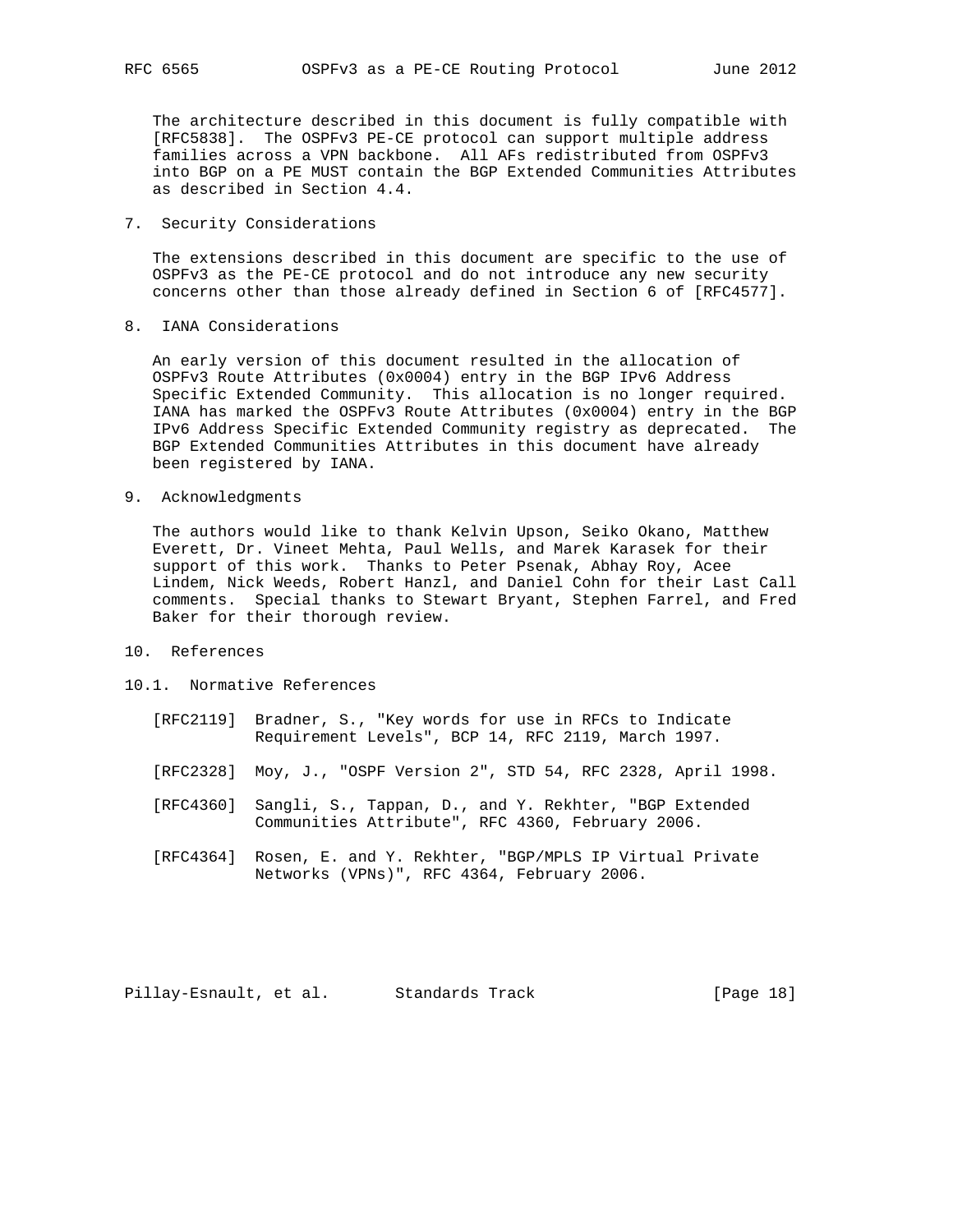- [RFC4576] Rosen, E., Psenak, P., and P. Pillay-Esnault, "Using a Link State Advertisement (LSA) Options Bit to Prevent Looping in BGP/MPLS IP Virtual Private Networks (VPNs)", RFC 4576, June 2006.
- [RFC4577] Rosen, E., Psenak, P., and P. Pillay-Esnault, "OSPF as the Provider/Customer Edge Protocol for BGP/MPLS IP Virtual Private Networks (VPNs)", RFC 4577, June 2006.
- [RFC4659] De Clercq, J., Ooms, D., Carugi, M., and F. Le Faucheur, "BGP-MPLS IP Virtual Private Network (VPN) Extension for IPv6 VPN", RFC 4659, September 2006.
- [RFC4760] Bates, T., Chandra, R., Katz, D., and Y. Rekhter, "Multiprotocol Extensions for BGP-4", RFC 4760, January 2007.
- [RFC5340] Coltun, R., Ferguson, D., Moy, J., and A. Lindem, "OSPF for IPv6", RFC 5340, July 2008.
- [RFC5838] Lindem, A., Ed., Mirtorabi, S., Roy, A., Barnes, M., and R. Aggarwal, "Support of Address Families in OSPFv3", RFC 5838, April 2010.
- 10.2. Informative References
	- [RFC2547] Rosen, E. and Y. Rekhter, "BGP/MPLS VPNs", RFC 2547, March 1999.